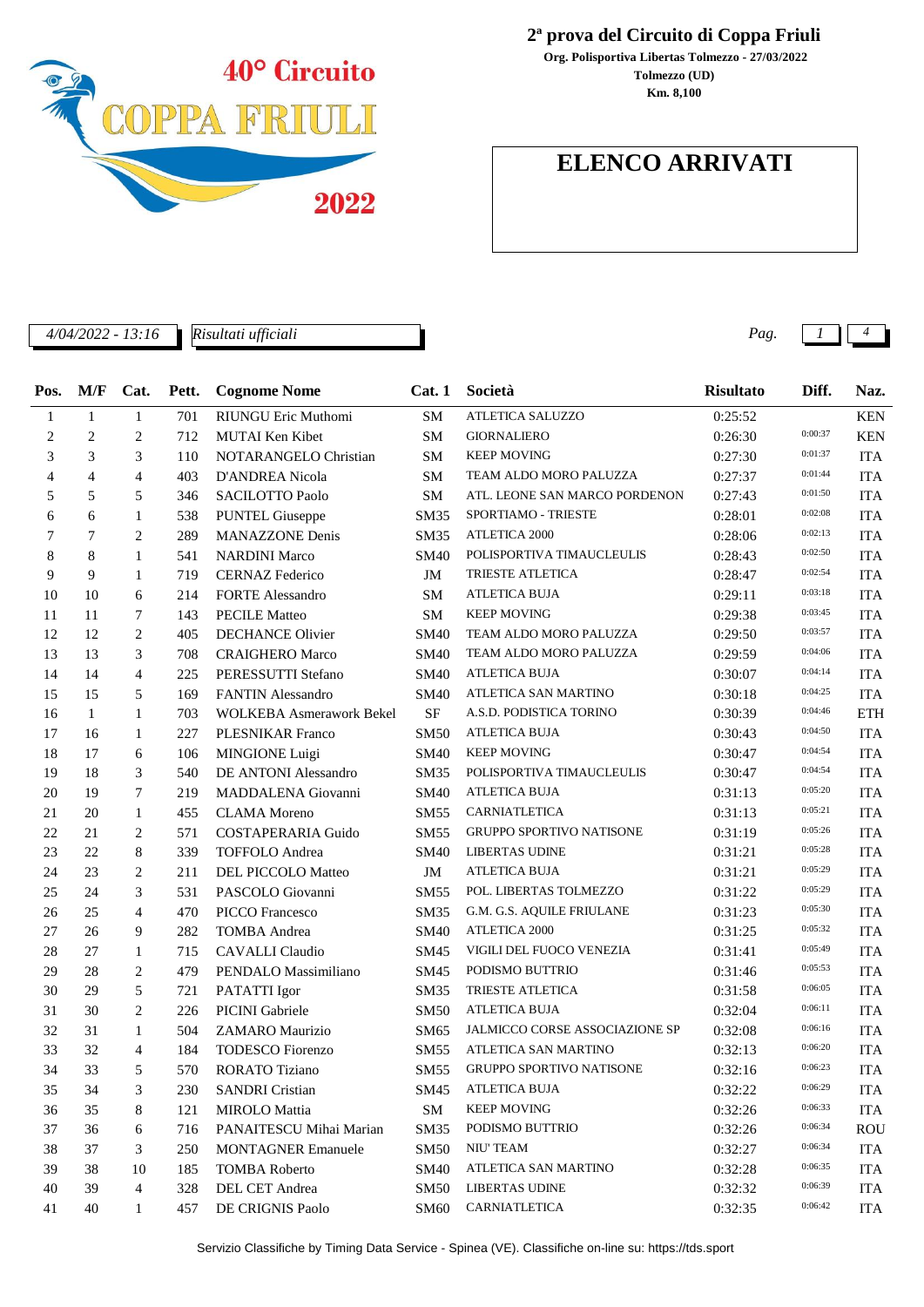## *4/04/2022 - 13:16 Pag. 2 4*

*Risultati ufficiali*

| Pos. | M/F | Cat.           | Pett. | <b>Cognome Nome</b>           | Cat.1            | Società                               | <b>Risultato</b> | Diff.   | Naz.       |
|------|-----|----------------|-------|-------------------------------|------------------|---------------------------------------|------------------|---------|------------|
| 42   | 2   | $\mathbf{1}$   | 238   | <b>CALAZ</b> Gessica          | <b>SF40</b>      | <b>ATLETICA BUJA</b>                  | 0:32:37          | 0:06:45 | <b>ITA</b> |
| 43   | 41  | 5              | 342   | <b>MENDUNI</b> Tommaso        | <b>SM50</b>      | ATL. LEONE SAN MARCO PORDENON         | 0:32:48          | 0:06:55 | <b>ITA</b> |
| 44   | 3   | $\overline{2}$ | 580   | <b>PUGNETTI Marta</b>         | SF               | CARNIATLETICA                         | 0:32:48          | 0:06:55 | <b>ITA</b> |
| 45   | 42  | 9              | 290   | <b>GHIRO</b> Massimiliano     | SM               | ATLETICA 2000                         | 0:32:49          | 0:06:57 | <b>ITA</b> |
| 46   | 43  | 6              | 347   | DE CILLIA Alessandro          | <b>SM55</b>      | C.U.S. UDINE                          | 0:32:56          | 0:07:03 | <b>ITA</b> |
| 47   | 44  | $\overline{4}$ | 549   | <b>CANTARUTTI Alessandro</b>  | SM45             | MARATONA DELLE CITTA' DEL VINO        | 0:33:00          | 0:07:08 | <b>ITA</b> |
| 48   | 45  | 10             | 453   | NICODEMO Alberto              | <b>SM</b>        | A.S.D. TRIATHLON LIGNANO SABBIA       | 0:33:09          | 0:07:16 | <b>ITA</b> |
| 49   | 46  | 11             | 450   | <b>CABONA Federico</b>        | <b>SM40</b>      | A.S.D. TRIATHLON LIGNANO SABBIA       | 0:33:12          | 0:07:19 | <b>ITA</b> |
| 50   | 47  | 5              | 133   | DE LUCA Andrea                | SM45             | <b>KEEP MOVING</b>                    | 0:33:17          | 0:07:24 | <b>ITA</b> |
| 51   | 4   | 3              | 243   | <b>MOLARO</b> Veronica        | SF               | <b>ATLETICA BUJA</b>                  | 0:33:17          | 0:07:25 | <b>ITA</b> |
| 52   | 48  | 6              | 718   | CISOTTI Andrea                | SM45             | <b>RUNCARD</b>                        | 0:33:29          | 0:07:36 | <b>ITA</b> |
| 53   | 5   | 1              | 335   | PIVETTI Elisa                 | SF35             | <b>LIBERTAS UDINE</b>                 | 0:33:33          | 0:07:40 | <b>ITA</b> |
| 54   | 49  | 12             | 465   | <b>MAURO</b> Paolo            | <b>SM40</b>      | G.M. G.S. AQUILE FRIULANE             | 0:33:34          | 0:07:41 | <b>ITA</b> |
| 55   | 50  | $\tau$         | 291   | <b>MACOR Mauro</b>            | SM45             | <b>ATLETICA 2000</b>                  | 0:33:40          | 0:07:47 | <b>ITA</b> |
| 56   | 51  | 8              | 496   | <b>MAURO</b> Leonardo         | SM45             | <b>JALMICCO CORSE ASSOCIAZIONE SP</b> | 0:33:42          | 0:07:50 | <b>ITA</b> |
| 57   | 52  | 7              | 320   | ZAMO' Damiano                 | <b>SM35</b>      | MOSTRORUN A.S.D.                      | 0:33:53          | 0:08:01 | <b>ITA</b> |
| 58   | 53  | 6              | 707   | <b>BOLZON Maurizio</b>        | <b>SM50</b>      | C.U.S. UDINE                          | 0:33:59          | 0:08:06 | <b>ITA</b> |
| 59   | 54  | $\tau$         | 162   | COS Marco                     | <b>SM50</b>      | ATLETICA SAN MARTINO                  | 0:34:03          | 0:08:10 | <b>ITA</b> |
| 60   | 55  | $\tau$         | 469   | <b>CHIANDONE</b> Giannantonio | <b>SM55</b>      | G.M. G.S. AQUILE FRIULANE             | 0:34:09          | 0:08:16 | <b>ITA</b> |
| 61   | 56  | 9              | 332   | <b>LENTINI</b> Marco          | SM45             | <b>LIBERTAS UDINE</b>                 | 0:34:11          | 0:08:18 | <b>ITA</b> |
| 62   | 6   | $\overline{4}$ | 241   | <b>FRANCESCHINIS Giulia</b>   | <b>SF</b>        | <b>ATLETICA BUJA</b>                  | 0:34:11          | 0:08:19 | <b>ITA</b> |
| 63   | 57  | 2              | 532   | <b>MORASSI</b> Claudio        | SM65             | ATLETICA EDILMARKET SANDRIN           | 0:34:20          | 0:08:27 | <b>ITA</b> |
| 64   | 58  | 8              | 542   | <b>CORTOLEZZIS Fabrizio</b>   | <b>SM50</b>      | POLISPORTIVA TIMAUCLEULIS             | 0:34:20          | 0:08:28 | <b>ITA</b> |
| 65   | 59  | 10             | 329   | <b>GERUSSI</b> Cristian       | SM45             | <b>LIBERTAS UDINE</b>                 | 0:34:22          | 0:08:29 | <b>ITA</b> |
| 66   | 60  | 11             | 480   | <b>PONTONI</b> Massimiliano   | SM45             | PODISMO BUTTRIO                       | 0:34:26          | 0:08:33 | <b>ITA</b> |
| 67   | 61  | 8              | 526   | <b>COFINI Marco</b>           | SM35             | ATLETICA DOLCE NORD-EST - NIMIS       | 0:34:27          | 0:08:34 | <b>ITA</b> |
| 68   | 62  | 9              | 179   | <b>OITZINGER William</b>      | <b>SM50</b>      | ATLETICA SAN MARTINO                  | 0:34:28          | 0:08:35 | <b>ITA</b> |
| 69   | 63  | 10             | 194   | <b>NAIT Fabio</b>             | <b>SM50</b>      | PIANI DI VAS - RIGOLATO               | 0:34:32          | 0:08:39 | <b>ITA</b> |
| 70   | 64  | 11             | 231   | SILEA Ovidiu Florin           | <b>SM50</b>      | <b>ATLETICA BUJA</b>                  | 0:34:35          | 0:08:42 | <b>ITA</b> |
| 71   | 7   | $\mathbf{1}$   | 115   | STRINGARO Mariangela          | SF <sub>50</sub> | <b>KEEP MOVING</b>                    | 0:34:38          | 0:08:45 | <b>ITA</b> |
| 72   | 65  | 13             | 492   | <b>CUNIBERTI Alessio</b>      | <b>SM40</b>      | JALMICCO CORSE ASSOCIAZIONE SP        | 0:34:54          | 0:09:01 | <b>ITA</b> |
| 73   | 66  | 14             | 255   | <b>PILLER</b> Giorgio         | <b>SM40</b>      | NIU' TEAM                             | 0:34:59          | 0:09:06 | <b>ITA</b> |
| 74   | 67  | 8              | 483   | <b>COZZI</b> Roberto          | SM55             | PODISMO BUTTRIO                       | 0:35:04          | 0:09:11 | <b>ITA</b> |
| 75   | 68  | 12             |       | 710 DURATTI Daniele           | SM50             | PIANI DI VAS - RIGOLATO               | 0:35:17          | 0:09:24 | <b>ITA</b> |
| 76   | 69  | 13             | 166   | DE ECCHER Lucio               | <b>SM50</b>      | ATLETICA SAN MARTINO                  | 0:35:18          | 0:09:25 | <b>ITA</b> |
| 77   | 70  | 12             | 410   | <b>IMMESI Fabio</b>           | SM45             | TEAM ALDO MORO PALUZZA                | 0:35:24          | 0:09:31 | <b>ITA</b> |
| 78   | 71  | 13             | 548   | <b>MORASSUTTI Daniele</b>     | SM45             | RUNLAB UDINE A.S.D.                   | 0:35:30          | 0:09:38 | <b>ITA</b> |
| 79   | 8   | 2              | 544   | D'ANDREA Manuela              | SF <sub>50</sub> | PODISTI CORDENONS                     | 0:35:34          | 0:09:41 | <b>ITA</b> |
| 80   | 72  | 15             | 218   | LA GRASTA Massimo Aurelio     | <b>SM40</b>      | <b>ATLETICA BUJA</b>                  | 0:35:34          | 0:09:41 | <b>ITA</b> |
| 81   | 73  | 3              | 462   | PUGNETTI Maurizio             | SM65             | CARNIATLETICA                         | 0:35:35          | 0:09:43 | <b>ITA</b> |
| 82   | 74  | 14             | 547   | <b>BORTOLUSSI</b> Simone      | SM45             | RUNLAB UDINE A.S.D.                   | 0:35:38          | 0:09:45 | <b>ITA</b> |
| 83   | 75  | 14             | 409   | PASCHINI Cris                 | <b>SM50</b>      | TEAM ALDO MORO PALUZZA                | 0:35:39          | 0:09:46 | <b>ITA</b> |
| 84   | 76  | 15             | 171   | <b>GALANTE</b> Andrea         | SM45             | ATLETICA SAN MARTINO                  | 0:35:43          | 0:09:50 | <b>ITA</b> |
| 85   | 77  | 9              | 309   | GIAIOTTI Adriano              | SM55             | MOSTRORUN A.S.D.                      | 0:35:45          | 0:09:52 | <b>ITA</b> |
| 86   | 78  | 9              | 262   | <b>BON</b> Emanuele           | SM35             | NIU' TEAM                             | 0:35:45          | 0:09:52 | <b>ITA</b> |
| 87   | 79  | 16             | 527   | <b>VENUTI Manuele</b>         | <b>SM40</b>      | ATLETICA DOLCE NORD-EST - NIMIS       | 0:35:46          | 0:09:54 | <b>ITA</b> |
| 88   | 80  | 10             | 123   | <b>ABBATE</b> Alessandro      | SM35             | <b>KEEP MOVING</b>                    | 0:35:47          | 0:09:54 | <b>ITA</b> |
| 89   | 81  | 2              | 473   | D'ARONCO Enrico               | <b>SM60</b>      | G.M. G.S. AQUILE FRIULANE             | 0:35:49          | 0:09:56 | <b>ITA</b> |
| 90   | 9   | $\overline{2}$ | 305   | DI FANT Letizia               | SF35             | MOSTRORUN A.S.D.                      | 0:35:50          | 0:09:57 | <b>ITA</b> |
| 91   | 10  | $\mathbf{1}$   | 402   | <b>FRANCO</b> Antonella       | PF               | TEAM ALDO MORO PALUZZA                | 0:35:57          | 0:10:04 | <b>ITA</b> |
| 92   | 82  | 11             | 519   | <b>ZANETTI Paolo</b>          | SM35             | <b>AZZANO RUNNERS</b>                 | 0:36:05          | 0:10:12 | <b>ITA</b> |
| 93   | 83  | 10             | 259   | <b>ORTALI</b> Domenico        | SM55             | NIU' TEAM                             | 0:36:08          | 0:10:16 | <b>ITA</b> |
| 94   | 84  | 16             | 702   | <b>TONINI Paolo</b>           | SM45             | JALMICCO CORSE ASSOCIAZIONE SP        | 0:36:12          | 0:10:19 | <b>ITA</b> |
| 95   | 85  | 15             | 108   | PIVIDORE Massimiliano         | <b>SM50</b>      | <b>KEEP MOVING</b>                    | 0:36:15          | 0:10:23 | <b>ITA</b> |
| 96   | 86  | 16             | 586   | <b>MELI</b> Eugenio           | SM50             | ASD FREE RUNNERS TRIESTE              | 0:36:16          | 0:10:23 | <b>ITA</b> |
| 97   | 11  | 5              | 411   | <b>BANELLI</b> Chiara         | $\rm SF$         | TEAM ALDO MORO PALUZZA                | 0:36:20          | 0:10:27 | <b>ITA</b> |
|      |     |                |       |                               |                  |                                       |                  |         |            |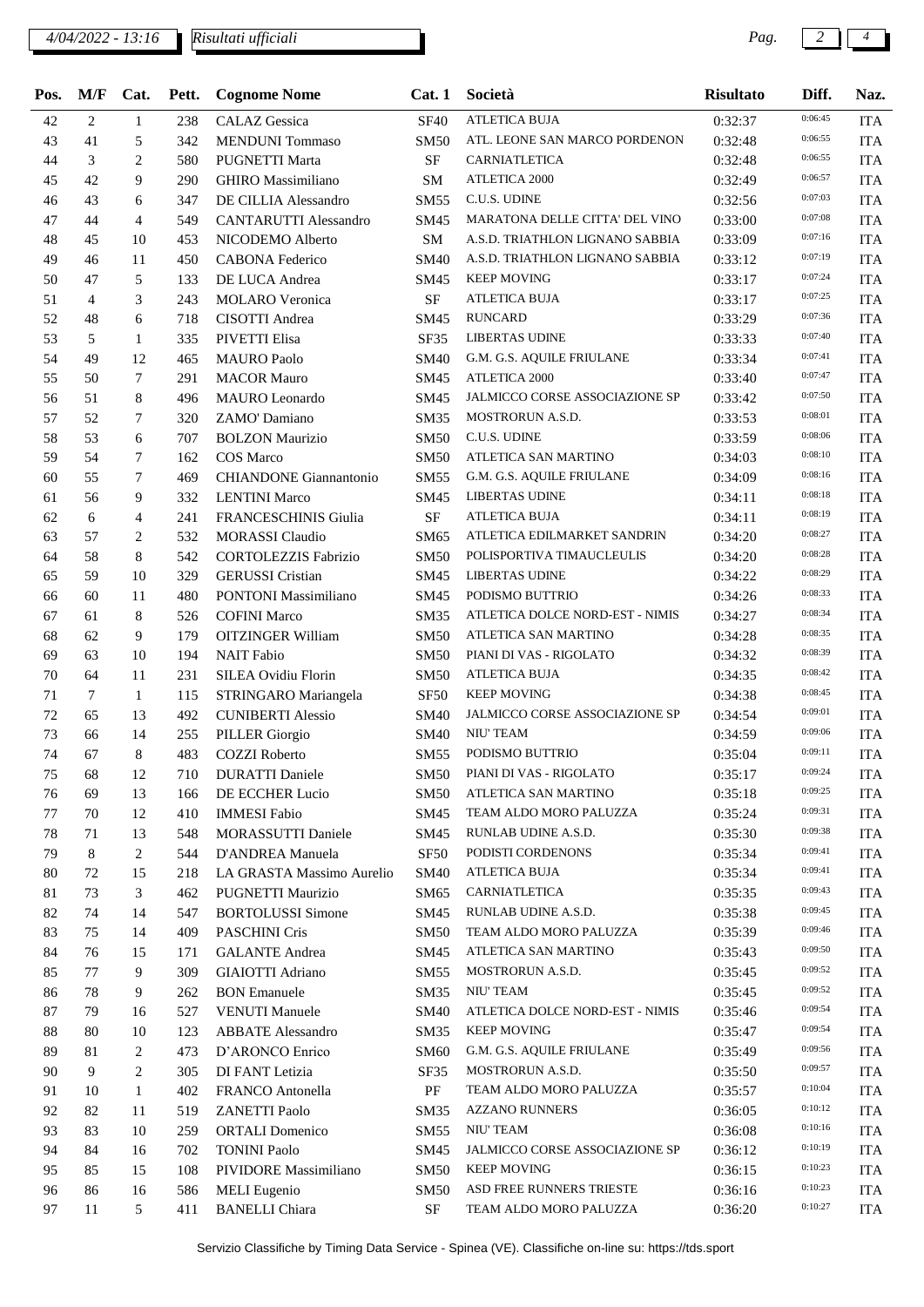## *4/04/2022 - 13:16 Pag. 3 4*

*Risultati ufficiali*

| Pos. | M/F | Cat.           | Pett. | <b>Cognome Nome</b>        | Cat.1            | Società                                       | <b>Risultato</b> | Diff.   | Naz.       |
|------|-----|----------------|-------|----------------------------|------------------|-----------------------------------------------|------------------|---------|------------|
| 98   | 87  | 17             | 720   | PIRRO Alberto              | <b>SM40</b>      | <b>GIORNALIERO</b>                            | 0:36:21          | 0:10:28 | <b>ITA</b> |
| 99   | 88  | 17             | 323   | <b>BULESSI</b> Andrea      | SM45             | <b>LIBERTAS UDINE</b>                         | 0:36:23          | 0:10:30 | <b>ITA</b> |
| 100  | 89  | 18             | 497   | <b>NEGRINI Marco</b>       | SM45             | JALMICCO CORSE ASSOCIAZIONE SP                | 0:36:38          | 0:10:45 | <b>ITA</b> |
| 101  | 90  | 17             | 217   | <b>IERMAN Paolo</b>        | <b>SM50</b>      | <b>ATLETICA BUJA</b>                          | 0:36:43          | 0:10:50 | <b>ITA</b> |
| 102  | 91  | 18             | 235   | ZAFFANI Roberto            | <b>SM50</b>      | <b>ATLETICA BUJA</b>                          | 0:36:43          | 0:10:50 | <b>ITA</b> |
| 103  | 92  | 3              | 714   | <b>BULIAN Mario</b>        | <b>SM60</b>      | <b>RUNCARD</b>                                | 0:36:46          | 0:10:53 | <b>ITA</b> |
| 104  | 93  | 19             | 477   | <b>MANSUTTI Paolo</b>      | SM45             | G.M. G.S. AQUILE FRIULANE                     | 0:36:46          | 0:10:53 | <b>ITA</b> |
| 105  | 94  | 11             | 216   | <b>GUBIANI</b> Loris       | SM55             | <b>ATLETICA BUJA</b>                          | 0:36:47          | 0:10:54 | <b>ITA</b> |
| 106  | 95  | 12             | 471   | <b>MORETTI</b> Ferdinando  | SM55             | G.M. G.S. AQUILE FRIULANE                     | 0:36:50          | 0:10:58 | <b>ITA</b> |
| 107  | 96  | 19             | 228   | <b>PONTON Massimiliano</b> | <b>SM50</b>      | <b>ATLETICA BUJA</b>                          | 0:37:00          | 0:11:08 | <b>ITA</b> |
| 108  | 97  | 12             | 314   | <b>SANTILLI Luca</b>       | SM35             | <b>MOSTRORUN A.S.D.</b>                       | 0:37:04          | 0:11:11 | <b>ITA</b> |
| 109  | 98  | 20             | 199   | <b>MORASSI Silvano</b>     | <b>SM50</b>      | PIANI DI VAS - RIGOLATO                       | 0:37:09          | 0:11:16 | <b>ITA</b> |
| 110  | 99  | 11             | 317   | <b>TONINO Federico</b>     | SM               | MOSTRORUN A.S.D.                              | 0:37:10          | 0:11:18 | <b>ITA</b> |
| 111  | 100 | 21             | 430   | <b>CIANI</b> Stefano       | <b>SM50</b>      | <b>MARATONINA UDINESE</b>                     | 0:37:14          | 0:11:22 | <b>ITA</b> |
| 112  | 12  | 6              | 334   | <b>PATAT</b> Francesca     | <b>SF</b>        | <b>LIBERTAS UDINE</b>                         | 0:37:15          | 0:11:22 | <b>ITA</b> |
| 113  | 101 | 18             | 325   | <b>BUZZI</b> Lorenzo       | <b>SM40</b>      | <b>LIBERTAS UDINE</b>                         | 0:37:15          | 0:11:22 | <b>ITA</b> |
| 114  | 102 | 22             | 141   | <b>CUPOLO</b> Giuseppe     | SM50             | <b>KEEP MOVING</b>                            | 0:37:23          | 0:11:30 | <b>ITA</b> |
| 115  | 13  | $\mathbf{1}$   | 401   | <b>NASCIMBENI Romina</b>   | <b>SF45</b>      | TEAM ALDO MORO PALUZZA                        | 0:37:24          | 0:11:31 | <b>ITA</b> |
| 116  | 14  | $\overline{c}$ | 109   | MARCHETTI Chiara           | <b>SF40</b>      | <b>KEEP MOVING</b>                            | 0:37:28          | 0:11:35 | <b>ITA</b> |
| 117  | 103 | 13             | 201   | <b>ALTOBELLI</b> Giuseppe  | <b>SM55</b>      | <b>ATLETICA BUJA</b>                          | 0:37:30          | 0:11:37 | <b>ITA</b> |
| 118  | 15  | 3              | 711   | POLONIA Sara               | <b>SF40</b>      | PIANI DI VAS - RIGOLATO                       | 0:37:41          | 0:11:48 | <b>ITA</b> |
| 119  | 104 | $\overline{4}$ | 463   | <b>VEZZI Fulvio</b>        | SM65             | CARNIATLETICA                                 | 0:37:42          | 0:11:49 | <b>ITA</b> |
| 120  | 16  | 7              | 459   | <b>FALESCHINI Anna</b>     | $\rm SF$         | CARNIATLETICA                                 | 0:37:42          | 0:11:49 | <b>ITA</b> |
| 121  | 105 | 14             | 198   | <b>BONANNI</b> Lauro       | <b>SM55</b>      | PIANI DI VAS - RIGOLATO                       | 0:37:44          | 0:11:51 | <b>ITA</b> |
| 122  | 106 | 15             | 484   | <b>GARGIULO Luca</b>       | SM55             | PODISMO BUTTRIO                               | 0:37:50          | 0:11:57 | <b>ITA</b> |
| 123  | 17  | 3              | 180   | ROSA Elisa                 | SF35             | ATLETICA SAN MARTINO                          | 0:37:54          | 0:12:02 | <b>ITA</b> |
| 124  | 18  | 8              | 713   | <b>FUCCARO</b> Sara        | $\rm SF$         | <b>GIORNALIERO</b>                            |                  | 0:12:15 | <b>ITA</b> |
| 125  | 107 | $\mathbf{1}$   | 221   |                            | <b>SM70</b>      | <b>ATLETICA BUJA</b>                          | 0:38:08          | 0:12:21 | <b>ITA</b> |
| 126  | 108 | 16             | 322   | <b>MOLINARO</b> Sereno     | SM55             | <b>LIBERTAS UDINE</b>                         | 0:38:14          | 0:12:22 | <b>ITA</b> |
|      |     |                |       | <b>BERTUZZI Fabrizio</b>   |                  | MOSTRORUN A.S.D.                              | 0:38:15          | 0:12:27 |            |
| 127  | 109 | 20             | 299   | <b>BONERA</b> Andrea       | SM45             | JALMICCO CORSE ASSOCIAZIONE SP                | 0:38:20          | 0:12:28 | <b>ITA</b> |
| 128  | 110 | 17             | 490   | CAISUTTI Andrea            | SM55             | <b>ATLETICA BUJA</b>                          | 0:38:21          | 0:12:41 | <b>ITA</b> |
| 129  | 111 | 23             | 202   | <b>BASSI</b> Andrea        | <b>SM50</b>      | <b>ATLETICA BUJA</b>                          | 0:38:34          | 0:12:41 | <b>ITA</b> |
| 130  | 112 | 21             | 209   | <b>COLLINI</b> Massimo     | SM45             |                                               | 0:38:34          | 0:12:52 | <b>ITA</b> |
| 131  | 113 | 18             |       | 129 GIORGIUTTI Massimo     |                  | SM55 KEEP MOVING<br>GEMONATLETICA S.R.L. DIL. | 0:38:45          | 0:12:58 | <b>ITA</b> |
| 132  | 19  | 9              | 192   | <b>MARI</b> Lara           | SF               |                                               | 0:38:51          | 0:12:59 | ITA        |
| 133  | 20  | 10             | 553   | BUOSO Ilaria               | $\rm{SF}$        | A.S.D. A.N.B. FIAMME CREMISI                  | 0:38:52          | 0:13:01 | <b>ITA</b> |
| 134  | 114 | 19             | 153   | <b>BATTISTUTTA Michele</b> | SM40             | ATLETICA SAN MARTINO                          | 0:38:54          | 0:13:09 | <b>ITA</b> |
| 135  | 115 | 19             | 560   | <b>GOSPARINI</b> Andrea    | SM55             | POL. TRATTORIA FRIULI                         | 0:39:02          | 0:13:13 | <b>ITA</b> |
| 136  | 116 | 20             | 159   | CIACCIA Carlo              | SM55             | ATLETICA SAN MARTINO                          | 0:39:06          | 0:13:32 | <b>ITA</b> |
| 137  | 117 | 24             | 536   | ORLANDO Lorenzo            | <b>SM50</b>      | <b>MARATONA MAGNANO</b>                       | 0:39:24          | 0:13:33 | <b>ITA</b> |
| 138  | 118 | 22             | 119   | <b>NALDI</b> Alex          | SM45             | <b>KEEP MOVING</b>                            | 0:39:26          | 0:13:38 | <b>ITA</b> |
| 139  | 21  | $\overline{c}$ | 245   | <b>TEMPORALE Gloria</b>    | SF45             | <b>ATLETICA BUJA</b>                          | 0:39:31          | 0:13:50 | <b>ITA</b> |
| 140  | 119 | 23             | 486   | <b>TURCO</b> Mattia        | SM45             | PODISMO BUTTRIO                               | 0:39:43          | 0:13:55 | <b>ITA</b> |
| 141  | 120 | 25             | 174   | LOMBARDO Stefano           | <b>SM50</b>      | ATLETICA SAN MARTINO                          | 0:39:48          |         | <b>ITA</b> |
| 142  | 121 | 24             | 343   | RIZZO Andrea               | SM45             | ATL. LEONE SAN MARCO PORDENON                 | 0:39:51          | 0:13:58 | <b>ITA</b> |
| 143  | 122 | 25             | 297   | <b>BASSO</b> Claudio       | SM45             | MOSTRORUN A.S.D.                              | 0:39:51          | 0:13:59 | ITA        |
| 144  | 123 | 26             | 188   | VENTORUZZO Marco           | <b>SM50</b>      | ATLETICA SAN MARTINO                          | 0:39:59          | 0:14:07 | <b>ITA</b> |
| 145  | 124 | 27             | 559   | <b>COLLA</b> Andrea        | <b>SM50</b>      | POL. TRATTORIA FRIULI                         | 0:40:10          | 0:14:17 | <b>ITA</b> |
| 146  | 22  | 3              | 118   | ROSSI Daniela              | SF45             | <b>KEEP MOVING</b>                            | 0:40:24          | 0:14:31 | <b>ITA</b> |
| 147  | 125 | 28             | 310   | <b>MORASSI Marco</b>       | <b>SM50</b>      | MOSTRORUN A.S.D.                              | 0:40:26          | 0:14:33 | <b>ITA</b> |
| 148  | 23  | 3              | 300   | <b>CEROI</b> Federica      | SF50             | MOSTRORUN A.S.D.                              | 0:40:26          | 0:14:33 | <b>ITA</b> |
| 149  | 24  | $\mathbf{1}$   | 525   | FACCHIN Michela            | SF <sub>55</sub> | C.U.S. TRIESTE                                | 0:40:27          | 0:14:35 | <b>ITA</b> |
| 150  | 25  | 4              | 104   | VIDONI Paola               | SF45             | <b>KEEP MOVING</b>                            | 0:40:34          | 0:14:41 | <b>ITA</b> |
| 151  | 126 | 12             | 138   | <b>GARDELLINI</b> Michele  | SM               | <b>KEEP MOVING</b>                            | 0:40:37          | 0:14:44 | <b>ITA</b> |
| 152  | 127 | 21             | 406   | <b>VALLE Marco</b>         | SM55             | TEAM ALDO MORO PALUZZA                        | 0:40:43          | 0:14:50 | <b>ITA</b> |
| 153  | 128 | 22             | 236   | <b>ZORATTI Mario</b>       | SM55             | ATLETICA BUJA                                 | 0:40:43          | 0:14:50 | <b>ITA</b> |